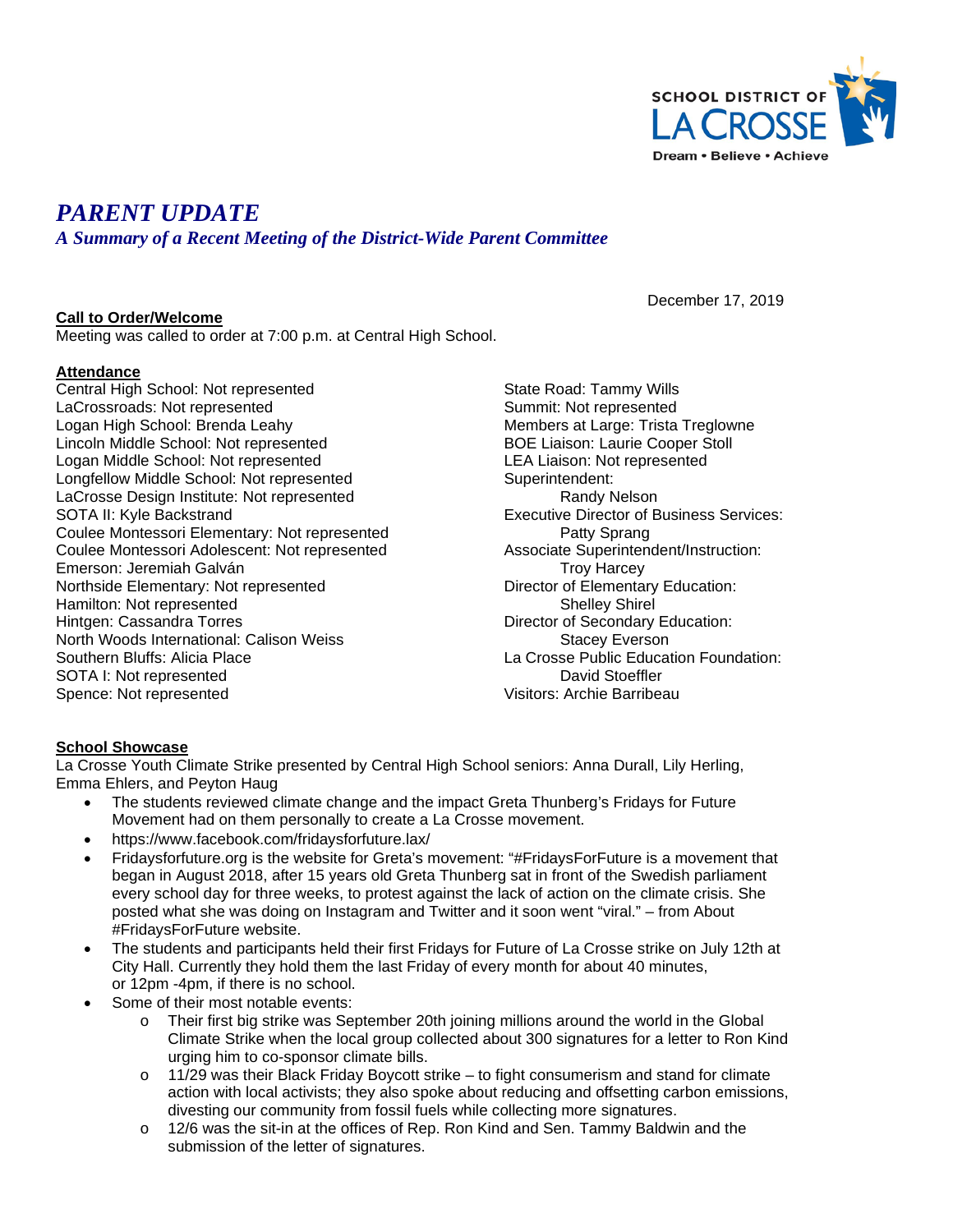## **School Report Cards**

Michael Lichucki, Director of Curriculum, Instruction and Assessment

- Information on Report Cards can be found at: https://dpi.wi.gov/accountability/report-cards
- La Crosse overall score is 70.9 which Meets Expectations.
	- Accountability Rating Score Stars:

Significantly Exceeds Expectations 83 to 100 \*\*\*\*\* Exceeds Expectations 73 to 82.9 \*\*\*\* Meets Expectations 63 to 72.9 \*\*\* Meets Few Expectations 53 to 62.9 \*\* Fails to Meet Expectations 0 to 52.9 \*

- Scores are calculated for each of the following priority areas on the state report card:
	- o Student Achievement proficiency in English Language Arts (ELA) and mathematics on state assessments.
	- o Student Growth measured by year-to-year improvements in achievement.
	- o Closing Gaps in performance between specific student groups (comparing English language learners, low-income students, students with disabilities, and members of a racial or an ethnic group with their peers).
	- o On-Track and Postsecondary Readiness is a measurement using reliable predictors of high school graduation and potential post high school success.
- Report cards include ACT Aspire results for the first time this year to help show growth from 8th-9th, 9th-10th and 10th-11th grades.
- Question from a parent prompted discussion:
	- o There is a national movement for Redefining Ready! including participants in Wisconsin. From the website, "Redefining Ready! is a national initiative launched by AASA (The School Superintendents Association) to introduce new research-based metrics to more appropriately assess that students are college ready, career ready, and life ready. The initiative is a response to dismal college and career readiness scores reported by standardized test makers that fail to portray a comprehensive picture of student potential.
- https://www.redefiningready.org/
- https://www.wasda.org/page/WIReady?

### **High Performance Learning (HPL)**

Shelley Shirel, Director of Elementary Education/Supervisor of High Performance Learning and Archie Barribeau, High Performance Learning Coordinator

- Until 2015, there were three people shared among 15 schools. In 2015, the Library Media dept merged with HPL to utilize LMC's FTEs as .83 LMC and .17 HPL. The HPL Coordinator crafts the curriculum, identifies the students, contacting parents, etc., allowing the school's HPL/LMC person to focus on the projects with the kids.
- Currently, every school building has an HPL FTE. Typically, HPL student scores >95% in ELA and Math, however current approach is top 10%.
- HPL for All will bring HPL curriculum into the classrooms HPL will work with teachers to embed this curriculum into their classroom curriculum and have HPL-like experiences in universal teaching.
- U-Stars Plus is a new approach for teachers to look at potential in all of their students, particularly students that may have been previously overlooked due to economic, cultural or linguistic disadvantages, or children with disabilities. U-Stars Plus is an observation tool that helps teachers recognize strengths outside of the >95% of ELA and Math, like: student shows leadership, student does not like limited choices on tests, student is argumentative, student uses sarcasm/humor in social situations, etc.
- Universal Design for Learning design a learning experience that meets the needs of all learners; Co-planning and Co-serving in the classroom.
	- o Created a Leadership Bootcamp for all students at Spence, allowed 100% of kids to participate in HPL type activities
- Elementary Programming
	- 1. Academic Biathlon
	- 2. Digital Geography Bee
	- 3. Matt Hessel-Mial Writing Contest
	- 4. Digital Vocabulary Showdown
	- 5. Battle of the Books
	- 6. Hour of Code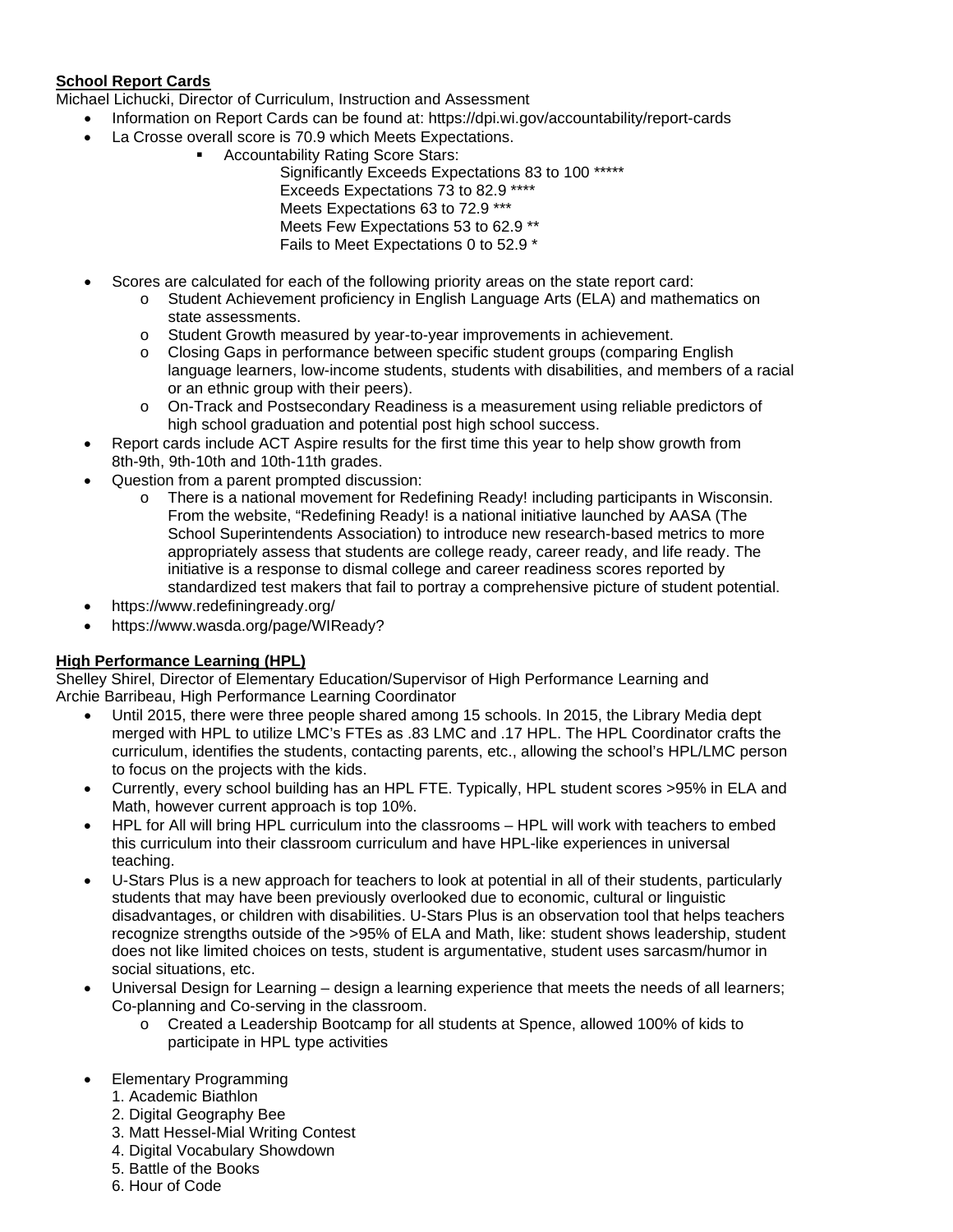- Middle School Programming
	- 1. Geography Bee
	- 2. Battle of the Books
	- 3. Innovation Showdown
	- 4. Author Showcase
	- 5. Hour of Code

#### **Branding/Marketing**

Nick Marcou, Communications Coordinator, was not able to make the meeting. This item will be rescheduled.

#### **La Crosse Public Education Foundation**

David Stoeffler, Executive Director

- The first round of grants was awarded on 12/5/2019 at nearly \$44,000! The next round will be in February. The Rapid Response Grants program will be announced in January. It will focus on experiences and classroom materials.
- Handout of the grants list

#### **Superintendent Updates**

Randy Nelson, Superintendent

- The work on next year's budget will begin in Feb/Mar. There will probably be some reductions, as happens every three to four years. The district usually tries to do things like reprogramming instead of replacing retirees.
- There were 108 new students enrolled since the 3rd Friday count, but we've lost 53 students. Some of these new students came from private schools and some from virtual schools. Unfortunately, the funding does not come with them. District still has a goal of creating our own virtual school program.
- The Board is actively looking for our next Superintendent. They've hired a firm to do a national search and the profile is live. The firm will meet with teachers, staff, students, and parents for feedback. The hope is to have someone hired by March.
- The next DWP meeting on January 14th will be at Hogan Admin building and will include meeting with the hiring firm consultant and the public to give input on prospective candidates. There will be an online way to participate, as well.
- Elementary School updates include: Kid Yoga class, new sensory path, Hintgen's anonymous donor sponsored school-wide daily snack, lunchtime share tables for uneaten leftovers, PTO sponsored family pizza and bowling night, community lessons on what brings joy, artist in residence, Food for Fines, Veteran's Day with Hmong Color guard, and many more wonderful events.
- Post-Secondary School updates included Safety-focused partnership with Scott Johnson, Safety Coordinator. He is focused on making sure students can come to school ready to learn, give students a voice and teach them resilience.

#### **Joys/Concerns**

Hintgen successfully raised the funds and got their swings!

#### **Future Agenda Items**

- Five Year School Improvement Planning (each meeting)
- Legislative Update (Begin in January)
- Equity (October-May agendas)
- Board Linkage (April agenda)
- Trauma-Informed (Resilience)
- **YRBS Results**
- **Addressing Disruptive Behaviors**
- Sports/Extra-Curricular Participation
- Professional Development of Teachers
- **Culturally Responsive Practices**
- **Sustainability Practices**
- **Wellness Policy**
- **Student Code**
- Curriculum and Instruction Updates (elementary, middle, and secondary)
- **School Safety** 
	- **Grant, New Systems**